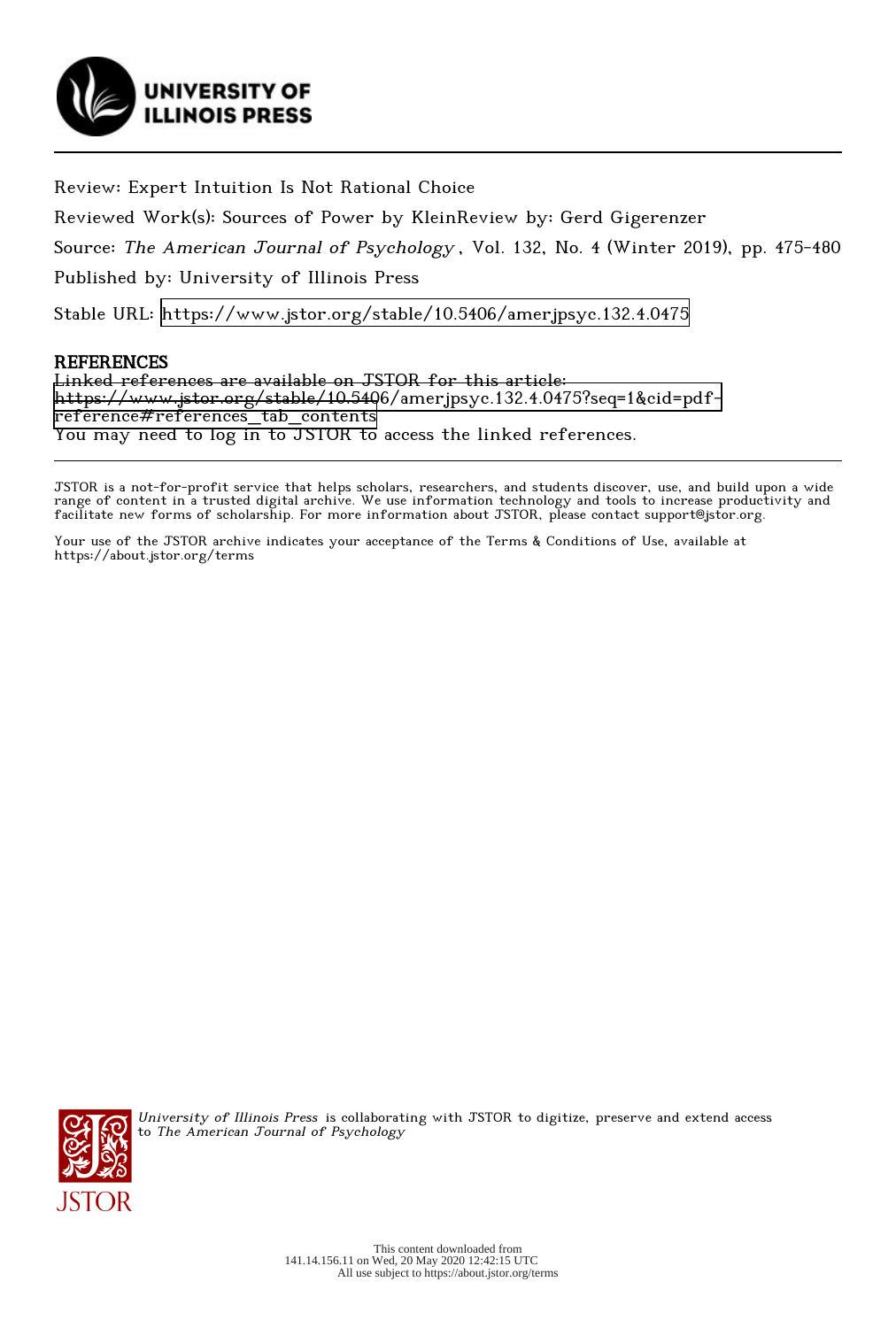# **Book Reviews**

## EXPERT INTUITION IS NOT RATIONAL **CHOICE**

## Sources of Power

By Gary Klein. 20th Anniversary Edition. Cambridge, MA: MIT Press, 2017. 360 pp. Paper, \$29.95.

A book celebrating its 20th anniversary may appear to some as old-fashioned or even obsolete. Indeed, *Sources of Power* offers an account of decision making that is at variance with current research in striking ways: It contains no probabilities, utilities, or equations, but only diagrams, graphs, and plenty of stories. Yet this book is not antiquated. Twenty years after first being published, it still offers future directions from which much of current research could benefit.

For one, whereas the bulk of decision research studies how undergraduates solve toy problems they had never encountered before, Klein studies how professionals solve real-world problems with which they have experience. The experts that populate the book include firefighters, intelligence analysts, pilots, nurses, and physicians. As Klein reports, he and his team have slept in fire stations, ridden in M-1 tanks and Blackhawk helicopters, and observed high-stake decisions in intensive care units. Compare these adventurous sites with the safe environment of the psychological lab.

Second, these experts make high-stakes decisions under uncertainty, that is, in ill-defined situations that may change in dramatic and unforeseeable ways. Klein's phrase for these is *natural decision making*. Contrast this "natural" world with the stock-in-trade of decision research, lotteries and gambles, where everything is certain, including the probabilities, and nothing unexpected can ever happen.

Third, to make good decisions under uncertainty, experts rely on a repertoire of abilities, including intuition, mental simulation, aspiration levels, and storytelling. These abilities are experts' "sources of power." Compare this view with those of many psychological textbooks that present intuition and storytelling as sources of biases rather than of power. Are the textbooks wrong, or is Klein in favor of irrationality?

#### Natural Decision Making and Rational Choice Theory

To answer this question, let us briefly recall what rational choice theory is. In the words of Savage (1954), known as the father of modern Bayesian decision theory, the theory assumes a *small world* where the exhaustive and mutually exclusive set of all future states of the world and their consequences are known. A lottery is one example, the game of roulette another. In a small world, rational choice amounts to estimating for each possible action the utility and subjective probability of all its consequences, multiplying these, and summing up the products. The resulting value is the subjective expected utility of an action. Finally, the action with the highest subjective expected utility is deemed the rational choice. There are many versions of this basic theory, but that is not the issue here. The important point is that rational choice theory has a restricted domain. Savage emphasized that its usefulness is limited to small worlds and

#### **American Journal of Psychology**

Winter 2019, Vol. 132, No. 4 pp. 475–505 • © 2020 by the Board of Trustees of the University of Illinois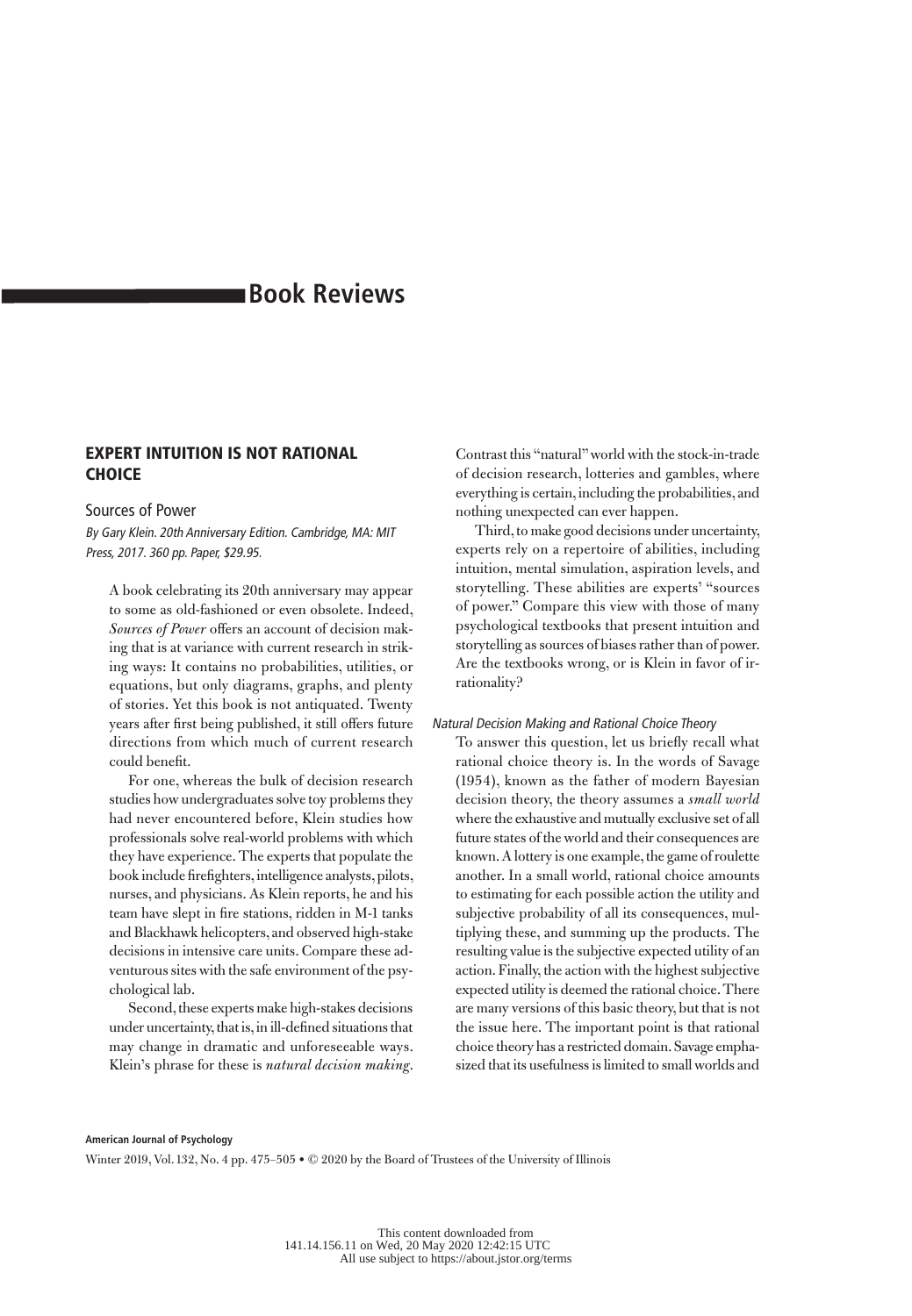that it would be "ridiculous" to apply it other problems such as chess (because of intractability, that is, the optimal sequence of moves cannot be computed) or planning a picnic (because of uncertainty, that is, one cannot know ahead all consequences that might happen) (Savage, 1954, p. 16).

Experts rarely deal with small worlds. Klein does not refer to Savage, but instead takes Hubert Dreyfus' distinction between what computers and humans can do as a starting point. Yet the limits of rational choice theory can already be found in Savage. These limits are a first step towards appreciating why Klein is looking for entirely different "sources of power."

Savage's limits also clarify that the problem here is not rational choice theory per se but rather the widespread yet mistaken belief that the theory can provide a universal norm for all rational behavior. Klein's second and related target of critique is the heuristics-and-biases program. According to him, "heuristics and biases do not occur in experienced decision makers working in natural settings" (2018, p. 274). Although this program agrees with Klein that people's behavior systematically deviates from rational choice theory, it differs with him by nevertheless upholding the theory as a universal norm: If people's choices differ from rational choice theory, the heuristics-and-biases program attributes this deviation to flaws in the human mind rather than in the theory.

#### How Relevant Is Consistency?

In rational choice theory, consistency (also called *coherence*) is what matters, not domain knowledge and expertise. Rules of consistency, such as transitivity and Bayes' rule, define abstract relations between choices or judgments, without considering content or context. Klein argues against the identification of good decision making with consistency, citing Ralph Waldo Emerson's "A foolish consistency is the hobgoblin of little minds." Is Klein going too far? After all, much of psychological research interprets violations of consistency as cognitive errors, and some claim that these violations lead to detrimental costs in the real world, such as in terms of health and wealth. Klein is skeptical, arguing that checking consistency quickly becomes computationally intractable. Today, we have the empirical evidence to answer the question of whether inconsistency matters and has costs in the real world. Hal Arkes, Ralph Hertwig, and I analyzed more than one thousand published papers on violations of consistency—including violations

of transitivity, the conjunction rule, and Bayes' rule, as well as preference reversals and framing errors. We found little to no evidence that violations of consistency actually have measurable costly consequences, such as less wealth, health, or happiness (Arkes, Gigerenzer, & Hertwig, 2016). Lack of evidence for costs does not of course mean evidence for lack of costs. However, this striking absence of evidence supports Klein's doubts about the relevance of consistency rules for expert decision making in an uncertain world.

Klein also levels methodological critique of research that tries to document that people suffer from systematic flaws in reasoning. Again, there is now empirical evidence for several of Klein's arguments. For instance, Klein (2018, p. 274) criticizes Tversky and Kahneman's (1973) demonstration that people overestimate the frequency of words where the letter R appears in the first as opposed to in the third position. This overestimation was attributed post hoc to the *availability heuristic* (words beginning with R come to mind faster). Psychological textbooks still present this study as a showcase of systematic cognitive illusions and "availability." As Klein notes, however, Lopes (1991) pointed out that the five consonants selected for this study, including R, are all atypical because the majority of consonants are actually more frequent in the first position (just as the majority of participants thought). Klein (2018, pp. 274–275) argues that testing participants on selected, uncharacteristic cases in order to demonstrate that they have systematic biases amounts to nothing less than a confirmation bias in research. Meanwhile, we also have an empirical test of this concern. When Tversky and Kahneman's experiment was repeated with all consonants and vowels—that is, without selecting atypical cases—people's frequency estimates closely agreed with the actual rank ordering of letter frequencies. Furthermore, when availability was actually measured in terms of the time the first word came to mind or alternatively as the number of words that came to mind within a time frame, none of these versions of availability could actually predict people's estimates (Sedlmeier, Hertwig, & Gigerenzer, 1998). Thus, Lopes's suspicion was correct: By using selected, atypical test items, one can always make people appear systematically biased.

A similar point can be made with respect to socalled systematic fallacies in experts. Probably the best-known case is the hot-hand fallacy, the allegedly erroneous and stubborn belief shared by coaches and

#### 476 • AMERICAN JOURNAL OF PSYCHOLOGY, WINTER 2019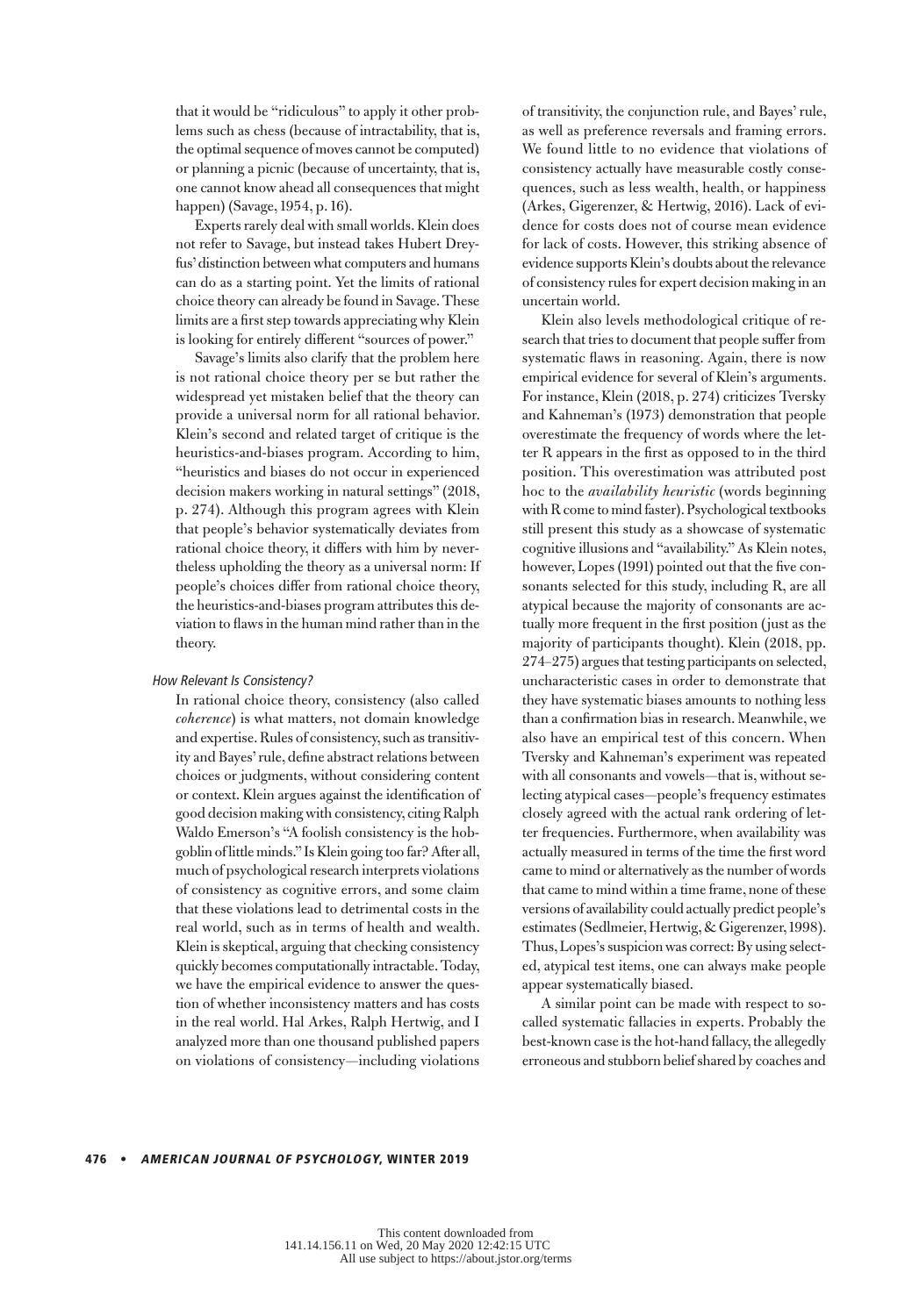sports players in the "hot hand," that is, in the existence of magical moments where a player is "on fire" or "in the zone." Today we know that the hot hand indeed exists and that the alleged fallacy resulted from an error in researchers' statistical thinking that was falsely attributed to coaches' intuitions (Miller & Sanjuro, 2018). Meanwhile, quite a few other socalled cognitive illusions have been shown to be due to a "bias bias" in researchers' thinking, namely the tendency to spot biases even when there are none (Gigerenzer, 2018). These examples illustrate that Klein's critical view of demonstrations of systematic biases in the real world of expertise, including sports, is well grounded.

#### Taking Uncertainty Seriously

Klein defines uncertainty by a list of features, such as high-stakes decisions with time pressure where information is unreliable, ambiguous, or missing, and where goals may be ill-defined (2018, p. 280). High-stakes decisions are those in which lives are in danger. Ill-defined goals are those where the problem that needs to be solved may be initially unclear. For instance, fireground commanders need to find out whether the goal is to extinguish the fire, or whether the fire is so strong that the goal is to prevent it from spreading further. In the psychological literature, by contrast, the term *uncertainty* is often misleadingly used for *risk* (where you can predict the likelihood of a future outcome), wrongly suggesting that all problems can be solved by logic and probability theory. Once again, statisticians and economists have long since reminded us to take the distinction between situations of risk (such as small worlds) and uncertainty seriously (Knight, 1921).

Klein indeed takes uncertainty seriously. He also recognizes that decision making under uncertainty requires other tools than decision making under risk. What are these tools that Klein calls *sources of power*?

#### Natural Decision Making

In Klein's view, experts work not merely with one strategy such as utility maximization or Bayes' rule but with a repertoire of abilities. These include expert intuition, mental simulation, metaphor, and storytelling. Klein provides empirical evidence to support this view, based on observation and interviews. Undoubtedly the most striking observation—from the point of view of anyone trained in rational choice theory—is that experts rarely make choices.

Klein, as he tells us, was never part of the decision research community, nor did he ever take a course on decision making; instead he worked for the Air Force and later founded Klein Associates, a research and developmental company. Anyone who *has* taken a course in decision research, however, is likely to have been told that experienced people carefully compare options, while novices jump on the first one that comes to mind. According to Klein, it's the other way around. He reports that the experts he studies, such as firefighters and emergency room physicians, rarely compare options (2018, p. 24). Rather, based on their experience, a single option comes to mind. An expert may follow it immediately or mentally simulate the option, imagining it being carried out. If this simulation does not lead to the desired goal, then the same process is repeated with the second option that comes to mind, and so forth. Several options may be considered but are not compared; that is, options are evaluated one-by-one until one is found to be good enough. And if the situation changes because, for example, the fire has spread, this process is started again.

As Klein admits, it took him a while until the evidence convinced him that this fundamental assumption of rational choice theory was wrong, and that experience enabled an expert to come up instantly with a good option (2018, p. 17). That was the birth of what he calls the *recognition-primed decision model*.

I compared Klein's account of what firefighter commanders do with that of Klaus Maurer (2018), former head of the Hamburg fire department. Maurer does not cite Klein's work but likewise describes the typical situation as one of uncertainty, time pressure, and limited information. He also does not use any probabilities, utilities, or other rational choice tools. Unlike Klein, he explicitly outlines routines to be prepared for making decisions under time pressure. These begin with extensive training in dealing with stress and learning basic skills and tactical concepts, which can then be routinely tapped on under time pressure. A second preparatory step occurs daily at the beginning of each shift with an analysis of the "cold situation," such as the weather conditions, direction of wind, and traffic jams in the city. Once at the site of a fire, he uses heuristic rules for evaluating the "hot situation." One is the "4A, 1C, 4E" list for analyzing the greatest dangers. This list deliberately includes only nine dangers, so that these can actually be evaluated quickly when time is short. The system's name refers to the first letters of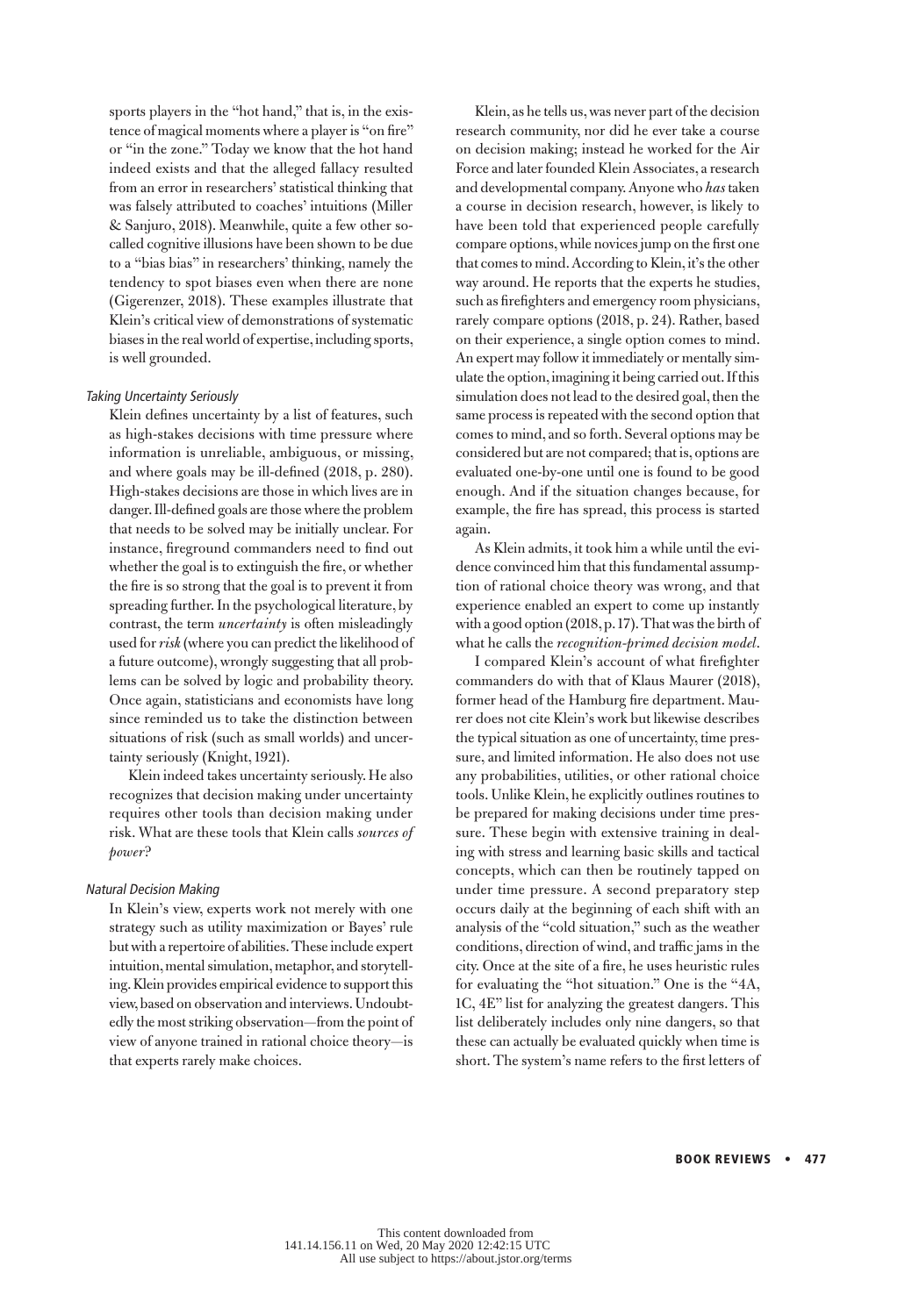the German words for the nine dangers: "Atemgifte [noxious fumes], Angstreaktion [fearful reactions], Ausbreitung [spreading], Atomare Gefahren [nuclear threats]; Chemische Stoffe [chemical substances]; Explosion, Erkrankung [illness], Einsturz [collapse], and Elektrizität [electricity]." The commander evaluates which of these dangers is the most pressing, and which needs to be fought against first. To do so, the results of the "cold analysis" are taken into account. All of this needs to be done in seconds, rarely in minutes. The commander then defines the goal but gives the sub-commanders freedom to find a way of meeting this goal, based on their own experience. Feedback and teamwork are essential to this process.

Thus, Maurer and Klein agree about the presence of uncertainty (as opposed to risk) and do not rely on any concepts from rational choice theory. Yet Maurer talks more about the importance of routines and the rote learning of routines, whereas Klein emphasizes the psychological process of pattern recognition and mental simulation. Although their emphases differ, both agree on the role of experience and bounded knowledge and the need to act quickly under time pressure. As Maurer put it, a second-best decision is better than none.

#### Recognition-Primed Decisions

#### and Fast-and-Frugal Heuristics

My own research concerns decision making under uncertainty, with a focus on heuristics (e.g., Gigerenzer, 2015; Gigerenzer, Hertwig, & Pachur, 2011). What are the communalities and differences between the two approaches? And what can each gain from a synergy between both?

Let me briefly characterize the study of fast-andfrugal heuristics. Its first goal, known as the study of the *adaptive toolbox*, is descriptive: to analyze heuristics and their building blocks, which include rules for where to search for information, when to stop search, and how to make a decision. The second goal, known as the study of *ecological rationality*, is prescriptive: to identify the conditions under which a simple heuristic can lead to better outcomes than would more complex strategies. The final goal, known as *intuitive design*, is one of engineering: to determine how to use these insights to design decision aids that people can intuitively understand and how to design environments that support (rather than hinder) people's intuitions.

The communalities between both programs are evident. Both programs study decision making under uncertainty, not only under risk; both include knowledge and experience in their theories; and both have a more positive view of human intuition and capabilities than has much psychological research with its focus on biases. There have been proposals towards integration (e.g., Bryant, 2002; Keller, Cokely, Katsikopoulos, & Wegwarth, 2010; Shan & Yang, 2017; Todd & Gigerenzer, 2001), which, however, are not mentioned in the 20th anniversary edition. Although all these articles have emphasized the potential of synergy, there has been only limited concrete work to date.

Klein (2015) proposed that the study of fast-andfrugal heuristics would profit from a stronger focus on expertise, which is a point well taken. Meanwhile, we have broadened our research in this direction and developed and tested formal models of heuristic decisions made by experts, including physicians, paramedics, airport customs officers, military personnel, magistrates, and professional burglars (see Gigerenzer et al., 2011; Katsikopoulos, Şimşek, Buckmann, & Gigerenzer, in press; Keller & Katsikopoulos, 2016; Pachur & Marinello, 2013). One result of this work is that experts, in comparison with novices, tend to search faster for information, stop search earlier, use less information, and rely on simpler heuristics. A second result is that expertise is important for evaluating which heuristics should be used in which context—that is, the ecological rationality of heuristics.

Whereas Klein (2015) sees his focus on expertise as a valuable asset for the study of fast-and-frugal heuristics, he does not seem to see that his own work could in turn gain from formal models of search, stopping and heuristic decisions—at least he does not entertain this idea. I believe that this is a missed opportunity. The processes described in *Sources of Power* tend to be general, captured by terms such as *recognition*, *pattern matching*, and *mental simulation*, without much further explanation of how they work. In my view, formal models of fast-and-frugal heuristics could make at least some of these processes more precise and thus better understood.

For instance, the recognition-primed decision model assumes that alternatives are not compared but instead considered one by one, as mentioned above. If an alternative passes a mental simulation, it is accepted, and search in memory is terminated. In *Sources of Power*, this process is modeled by flow diagrams. However, the process could be investigated at a more concrete level. Recognition-primed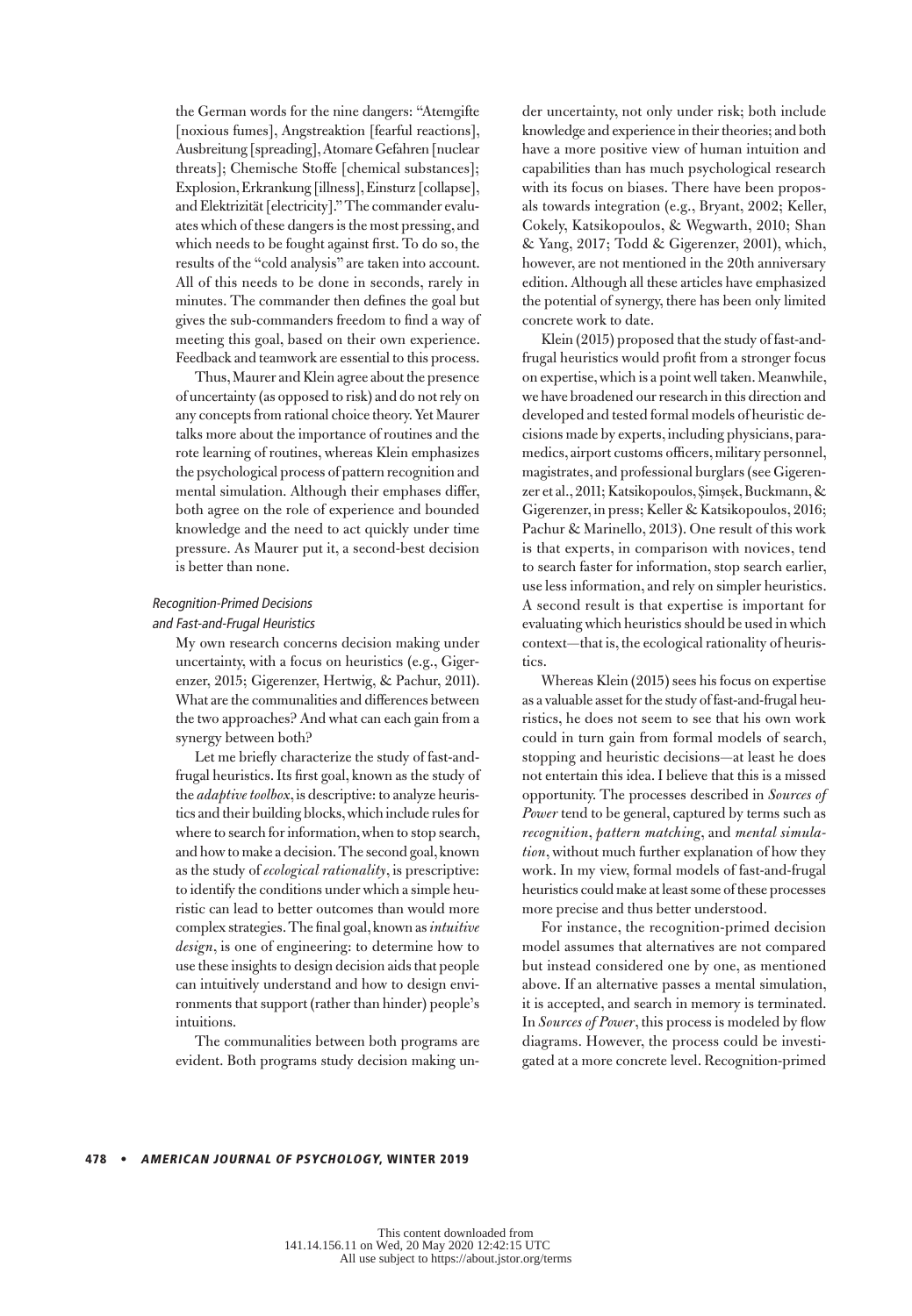decisions resemble a combination of two classes of heuristics: satisficing and lexicographic rules. Both have been able to model experts' search for information, stopping rules, and decision rules. For instance, Berg (2014) studied how 49 Dallas realestate entrepreneurs decided in which location to invest, and reported that all relied on a satisficing rule: If it is possible to get at least *x* return within *y* years, then choose that option. As a result, 82% of the entrepreneurs considered only one, two, or three options before making an investment decision. Like Klein's firefighters, not a single one of these entrepreneurs tried to compare all options and choose the one with the highest expected return, but simply compared each new option with the aspiration level. Yet there is one important difference. In satisficing, the options come in an arbitrary order, whereas for experienced firefighters, the options come to mind in an order based on earlier experience. To model this ordered search, satisficing can be combined with the search process in lexicographic heuristics, where order is a function of previous experience with similar situations. By modeling these processes in more detail, new questions will emerge, such as what cues experts use in order to compare a new situation with those they have previously experienced. This would help to understand the undefined term *pattern matching*, which needs explanation. Studies in checkpoint decisions by military personnel (Keller & Katsikopoulos, 2016) and emergency unit physicians (Gigerenzer, 2015) indicate that just a few cues are typically sufficient and that the processing of these cues can be modeled by fast-and-frugal trees. There is a value in trying to go beyond general concepts, and models of heuristics offer precision that may help in better understanding how experts behave under time pressure. I believe that natural decision making could profit from such a better understanding.

#### The Bottom Line

As mentioned earlier, on its 20th anniversary, *Sources of Power* continues to offer relevant directions and corrections of current research on decision making. There are several take-home messages. First, current decision research needs to rethink its obsession with people's alleged biases and focus instead on the strength and abilities of experts. Second, expert intuition is generally an asset based on experience rather than something to be frowned upon. Third, spending time in fire stations and intensive care units

may actually be informative for researchers—and a cure for those who believe in the universal value of rational choice theory. Finally, there is a larger theoretical task that both naturalistic decision making and fast-and-frugal heuristics have begun to address: to develop a genuine theory for decision making under uncertainty.

Gerd Gigerenzer

*Harding Center for Risk Literacy Max Planck Institute for Human Development Lentzeallee 94 14195 Berlin Germany* E-mail: gigerenzer@mpib-berlin.mpg.de

REFERENCES

- Arkes, H. R., Gigerenzer, G., & Hertwig, R. (2016). How bad is incoherence? *Decision, 3,* 20–39. doi:10.1037/ dec0000043
- Berg, M. (2014). Success from satisficing and imitation: Entrepreneurs' location choice and implications of heuristics for local economic development. *Journal of Business Research, 67*(8), 1700–1709. doi:10.2139/ ssrn.1692432
- Bryant, D. J. (2002). *Making naturalistic decision making "fast and frugal."* Retrieved from https://www .researchgate.net/publication/228937089\_Making\_ naturalistic\_decision\_making\_fast\_and\_frugal
- Gigerenzer, G. (2015). *Simply rational: Decision making in the real world.* New York, NY: Oxford University Press.

Gigerenzer, G. (2018). The bias bias in behavioral economics. *Review of Behavioral Economics, 5*(3–4), 303–336. doi:10.1561/105.00000092

Gigerenzer, G., Hertwig, R., & Pachur, T. (Eds.). (2011). Heuristics: The foundations of adaptive behavior. New York, NY: Oxford University Press.

Katsikopoulos, K., Şimşek, Ö., Buckmann, M., & Gigerenzer, G. (in press). *Classification in the wild*. Cambridge, MA: MIT Press.

- Keller, N., Cokely, E. T., Katsikopoulos, K. V., & Wegwarth, O. (2010). Naturalistic heuristics for decision making. *Journal of Cognitive Engineering and Decisions Making, 4,* 256–274. doi:10.1518/155534310X12844000801168
- Keller, N., & Katsikopoulos, K. V. (2016). On the role of psychological heuristics in operational research; and a demonstration in military stability operations. *European Journal of Operational Research, 249,* 1063–1073. doi:10.1016/j.ejor.2015.07.023
- Klein, G. (2015). A naturalistic decision making perspective on studying intuitive decision making. *Journal of Applied Research in Memory and Cognition, 4,* 164–168. doi:10.1016/j.jarmac.2015.07.001

Book Reviews • 479